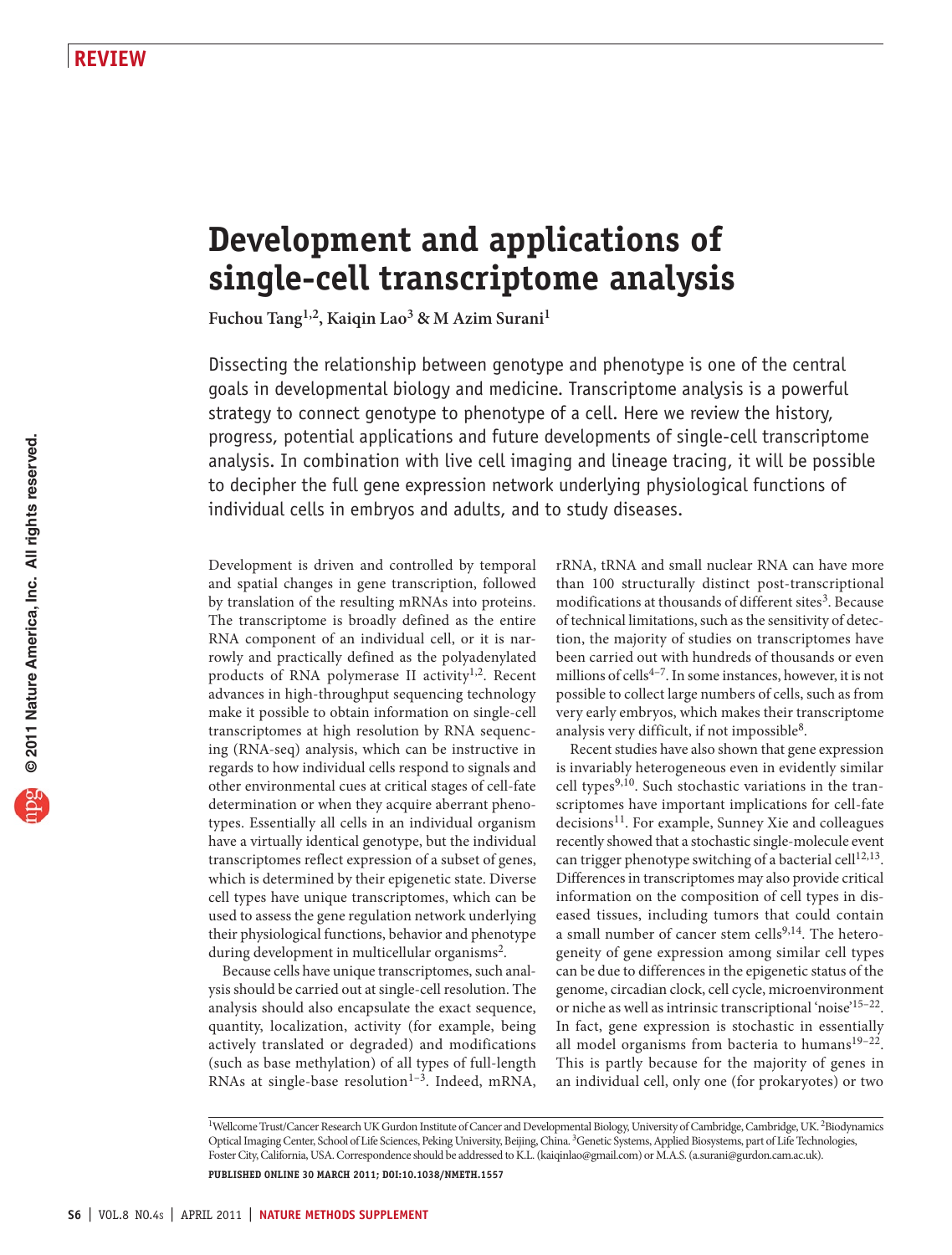

<span id="page-1-0"></span>**Figure 1** | Strategies for single-cell transcriptome analysis. Solid lines represent strategies that have been demonstrated experimentally; dotted lines represent proposed strategies that will probably be realized in the near future.

copies (for most of the eukaryotic organisms) of genomic DNA templates are available for transcription, and the molecular events that trigger their expression will intrinsically have stochastic char-acteristics<sup>[22](#page-4-4)</sup>. To understand the basis and importance of heterogeneity and stochastic aspect of gene expression, it is essential to examine transcriptomes of individual cells.

#### **History of single-cell transcriptome analysis**

Transcriptome analysis at single-cell resolution was pioneered two decades ago by Norman Iscove, using exponential amplification of single cell cDNAs by PCR[23,](#page-4-5) and by James Eberwine using linear amplification of cDNAs by T7 RNA polymerase–based *in vitro* transcription  $(IVT)^{24,25}$  ([Fig. 1](#page-1-0)). These approaches have accelerated insights on the molecular mechanisms of development and function of the mammalian neural system, especially because these cells are probably the most heterogeneous group of cells. In this case, transcriptomes obtained at the cellular or even subcellular resolution in a long axon can be informative  $26-29$ .

Later, the use of commercially available high-density DNA microarray chips led to the development of single-cell microarrays30–39 (**[Table 1](#page-2-0)**). Although this method is powerful and can be used to obtain whole-genome gene expression patterns $32,40$ , the cDNA fragments being amplified are in general short (several hundred base pairs) and cannot be used to detect transcripts generated through alternative splicing. Most importantly, the method can only be used to detect known genes.

### **Generating single-cell transcriptomes**

To generate single-cell transcriptomes, individual intact cells are isolated and transferred into a test tube containing lysis buffer. The whole-cell lysate is then reverse-transcribed using oligo(dT) primers to convert mRNAs with poly(A) tails into first-strand  $c$ DNAs. The residual mRNA templates are degraded and a  $poly(A)$ tail is added to the 3′ ends of the first-strand cDNAs. These cDNAs are uniformly amplified with universal oligo(dT) primers. A key requirement for the procedure is that the buffers for earlier and later reaction steps are compatible<sup>30</sup>. In addition, enzymes used in the earlier steps need to be inactivated by heat treatment. This approach avoids additional isolation, precipitation and purification steps. The amplified single-cell cDNAs can be quality-checked and tested by quantitative (q)PCR, and only samples of interest and of high quality need to be analyzed further.

The method for the isolation of individual cells can vary. Picking single cells manually using a mouth pipette is the most straightforward option<sup>30,41</sup>, although this can be time-consuming and technically challenging. Laser-assisted microdissection or fluorescence-activated cell sorting can also be used to isolate a specific subpopulation of cells based on cell-surface markers or fluorescent reporters42–45. Cells of higher plants with cell walls are difficult to dissociate using enzymes, but isolation of nuclei after homogenization of tissues might be effective<sup>[46](#page-5-0)</sup>.

It should be possible to use microfluidics systems in the future to isolate and track thousands of single cells in parallel in a nanoliter of solution<sup>34,47</sup>. This will greatly enhance the accuracy and efficiency of analyzing single cells from a variety of sources, including adult stem cells or cancer cells.

Analysis of all mRNAs in individual cells first requires their release from cells, which can be accomplished with detergents but these should not interfere with the subsequent reversetranscription process<sup>30,48</sup>. Several types of detergents can be considered, such as guanidine thiocyanate and Nonidet P-40 (refs. 30,32,33,40,48). Both the type and amount of detergents need to be adjusted to obtain the best results for different cell types, which depends on the propensity of cells to undergo lysis. When working with a new cell type, several detergents should be tested in parallel at different concentrations to obtain the best conditions for the specific cell type. In most instances, the whole-cell lysate can be used directly for reverse transcription without the need to remove detergents<sup>23,30</sup>. It is also possible to isolate and purify mRNAs from single-cell lysate first, by using oligo(dT)-coated magnetic beads or oligo(dT) peptide nucleic acids that will capture the mRNA amid proteins, metabolites and cell debris<sup>32,33,40</sup>. This strategy has been reported to work in conjunction with single-cell cDNA microarray analysis<sup>[33](#page-4-7)</sup>. This approach can be combined with the isolation of genomic DNA from the same cell for genotype analysis<sup>[32](#page-4-8)</sup>. As the lysate buffer is washed away while specifically isolating mRNAs with poly(A) tails, this approach allows for the use of much stronger lysate conditions for a quick and efficient release of mRNAs<sup>32</sup>.

Several types of reverse transcriptases are available for the preparation of cDNAs<sup>[49](#page-5-1)</sup>. The SuperScript III (Invitrogen) is most widely used for this purpose, which can potentially generate fulllength cDNAs of up to 10 kilobases (kb) (refs. 30,41,49). When using the whole-cell lysate, oligo(dT) primers are usually used for this step because the use of random primers would result in the amplification of the cDNAs of rRNA and tRNA, which are two orders of magnitude more abundant than mRNAs. To prevent this, in principle, mRNAs can be specifically isolated, purified and then combined with random primers for priming the reverse transcription of full-length mRNAs. dNTP concentrations need to be carefully adjusted to permit efficient reverse transcription and to avoid interference with a later  $poly(A)$ -tailing step. As mRNA 5′ ends for different genes and the corresponding 3′ ends of the first-strand cDNAs are different, use of terminal deoxynucleotidyl transferase to add poly(A) tails can enable unbiased amplification of all expressed genes' cDNAs.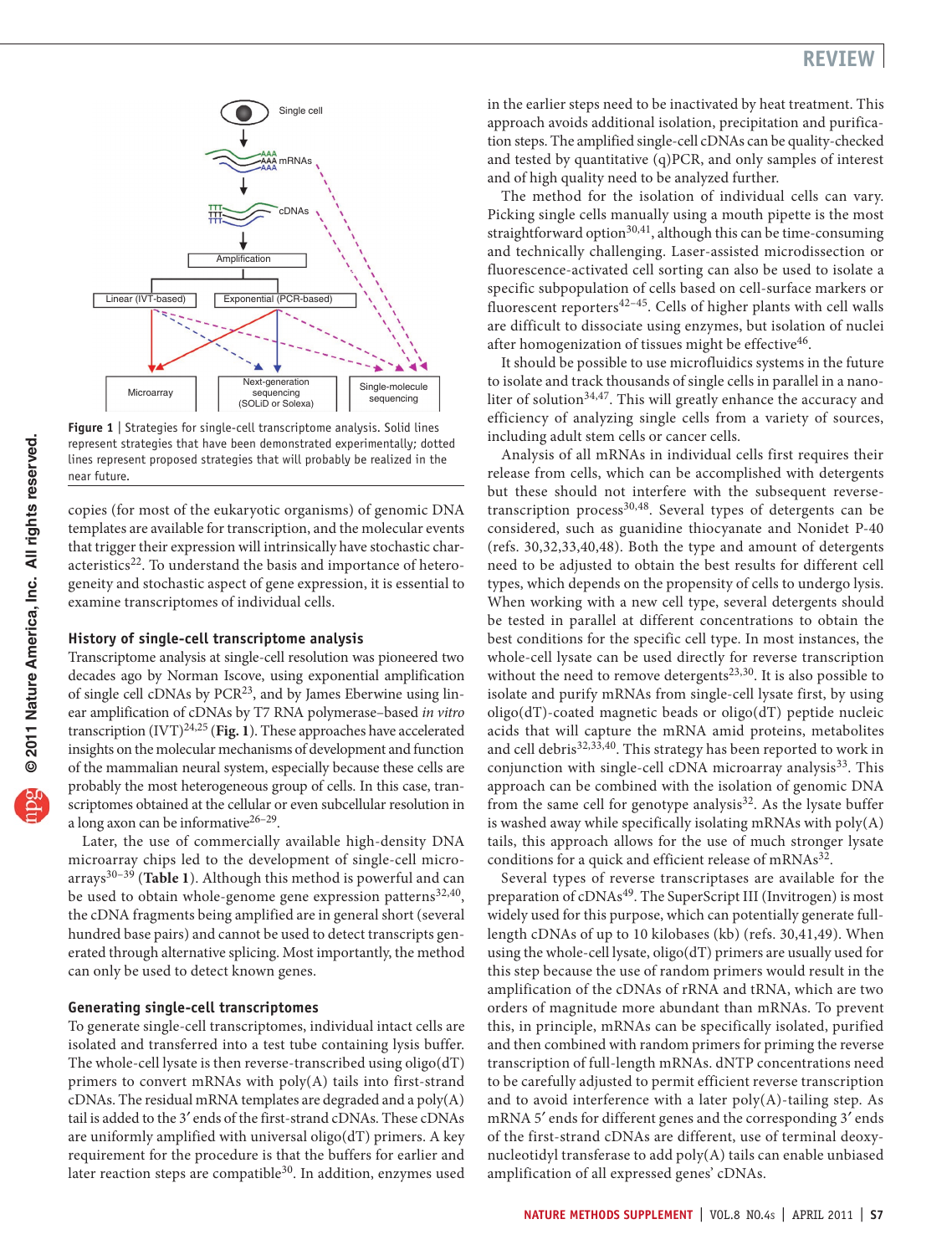# **review**

<span id="page-2-0"></span>

| Table 1   Single-cell multiplex gene expression analysis strategies |  |  |  |
|---------------------------------------------------------------------|--|--|--|
|                                                                     |  |  |  |

| <b>Techniques</b>                                           | <b>Target RNAs</b>        | Amplification | <b>Throughput</b>                                     | <b>References</b> |
|-------------------------------------------------------------|---------------------------|---------------|-------------------------------------------------------|-------------------|
| Single-cell RNA-seg                                         | mRNAs with $poly(A)$ tail | Yes           | High (whole transcriptome)                            | 41.53             |
| Single-cell cDNA microarray (PCR-based)                     | mRNAs with poly(A) tail   | Yes           | High (whole transcriptome with<br>predesigned probes) | $31 - 34,36$      |
| Single-cell cDNA microarray (IVT-based)                     | mRNAs with $poly(A)$ tail | Yes           | High (whole transcriptome with<br>predesigned probes) | 35                |
| Single-cell cDNA microarray (combination of<br>PCR and IVT) | mRNAs with $poly(A)$ tail | Yes           | High (whole transcriptome with<br>predesigned probes) | 15,30,64,84       |
| Single-cell microRNA profiling (PCR-based)                  | Known microRNAs           | Yes           | High (up to several hundred<br>microRNAs)             | $84 - 86$         |
| Single-cell multiplex gPCR                                  | Known mRNAs               | Yes           | Low (up to several hundred genes)                     | 15,44,45,53,87    |
| Single-cell multiplex gPCR                                  | Known mRNAs               | No            | Low (up to five genes)                                | 49                |
| Single-molecule RNA fluoresence in situ hybridization       | Known mRNAs               | No            | Low (up to several genes)                             | 88,89             |

After reverse transcription and tailing, the single-cell cDNAs can be amplified. One representative individual mammalian cell contains ~10 pg of total RNA and ~0.1 pg of mRNA, which usually needs to be amplified around ten million–fold to match the requirement for a standard microarray analysis. Either PCR or IVT can be used for amplification<sup>30,50,51</sup>. The advantage of the PCR strategy is the exponential amplification of cDNAs so that single-cell cDNAs can be amplified millions-fold in several hours<sup>30,50</sup>; its disadvantage is the accumulation of primer dimers and other nonspecific byproducts during amplification, especially during later cycles of  $PCR^{23,30}$ . The merit of the IVT strategy is its stringent specificity while reducing accumulation of nonspecific byproducts<sup>24</sup>; its drawback is that cRNAs typically less than 1 kb are generated<sup>[50](#page-5-2)</sup>. The IVT procedure is also more tedious and time-consuming, and every round of IVT can amplify the cDNAs only up to 1,000-fold<sup>50,51</sup>. In practice, single-cell cDNAs can be amplified sufficiently for microarray analysis in two rounds of PCR amplification<sup>32-34</sup>, in three rounds of IVT amplification<sup>[35](#page-4-10)</sup> or via a combination of PCR and IVT amplification<sup>[30](#page-4-6)</sup>.

We recently improved a widely used single-cell cDNA amplification protocol<sup>30,52</sup>, which is highly quantitative but generates only about 0.85-kb fragments at the 3′ ends of the mRNAs. We combined it with next-generation sequencing to develop singlecell RNA-seq analysis<sup>41</sup>. We increased the efficiency of the protocol and can generate up to 3-kb fragments of  $\text{cDNAs}^{2,41}$ . We also used amine-modified primers for the second round of PCR to remove the residual free primers and primer dimers from the sequencing library to improve throughput. Furthermore, a previous single-cell cDNA microarray analysis detected about 6,800 distinct gene transcripts in an individual embryonic stem cell<sup>[3](#page-5-4)0</sup>, whereas we detected expression of about 10,800 genes, which means that our assay detected expression of nearly 60% more genes in an individual embryonic stem cell<sup>53</sup>.

Because of the higher sensitivity of next-generation sequencing, amplification by additional IVT step is no longer needed. We showed that the amplification method works faithfully for the detection of the full transcriptome of individual early mouse blastomeres. Up to 60% of all the transcripts in the mouse genome are expressed at this stage in an individual cell<sup>[41](#page-5-3)</sup>. We also found that up to 20% of genes with known splicing isoforms express multiple transcript variants in a single cell, highlighting the complexity of an individual cell's transcriptome<sup>[41](#page-5-3)</sup>. And we found thousands of previously unknown exon-exon junctions in the transcriptome from an individual cell, indicating that our understanding of the mammalian cell transcriptome is far from complete<sup>41</sup>. Recently, we applied the technique to trace the process of the derivation of embryonic stem cells from the inner cell mass of blastocysts, which illustrated that the approach works faithfully for the analysis of relatively small-sized individual cells<sup>[53](#page-5-4)</sup>. Thus, the technique is potentially applicable for the analysis of many cell types in developing embryos and in adult tissues, although the method has so far not been used on different cell types.

After amplification, single-cell cDNAs can be analyzed either on a microarray or by deep sequencing<sup>30,41</sup>. The latter provides more detailed and accurate information on transcriptomes with at least five-log dynamic range<sup>1,41,54</sup>, but it is expensive and requires more computational power for data analysis<sup>[41](#page-5-3)</sup>. In general, 20 to 40 million sequencing reads per cell are enough for most purposes, such as detection of new genes, splicing variants, polyadenylation sites and new exons of known genes<sup>2</sup>. To date, only the SOLiD system has been used for single cell RNA-seq, but the protocol is platform-independent. Paired-end reads will allow determination of splicing junctions from single-cell RNA-seq data more accurately. Microarray approaches are appropriate for obtaining general transcriptome information on the up- or downregulation of transcripts of known genes.

For bioinformatics analysis, both standard commercial soft-ware and free academic software are available<sup>[55](#page-5-5)</sup>. Recently developed bioinformatics tools for RNA-seq data analysis, such as Cufflinks, Scripture, alternative expression analysis by sequencing (ALEXA-seq), mixture of isoforms (MISO) and Trans-ABySS (assembly by short sequences), could also be used for single cell RNA-seq<sup>56-60</sup>. Data normalization is crucial for comparison of transcriptomes of different samples in the same batch and of samples from different laboratories and platforms. For relative quantification, normalization can be either quantile, reads per kilobases of exon model per million mapped reads (RPKM) or reads per million mapped reads (RPM)<sup>[54](#page-5-6)</sup>. The recently developed 'normalization by expected uniquely mappable area' method will probably improve the quantification of single-cell RNA-seq data<sup>61</sup>. We have shown that both quantile and RPM normalization work well for our single-cell RNA-seq data<sup>41</sup>. But RPKM quantification would be preferable when RNA-seq methods can detect full-length cDNAs.

The absolute quantification of cDNAs can be obtained by using spike-in  $RNA^{30}$ , which could be any predetermined quantity of poly(A)-tailed RNA that is not present in the transcriptome of the cell to be analyzed. For mammalian cell transcriptome analysis,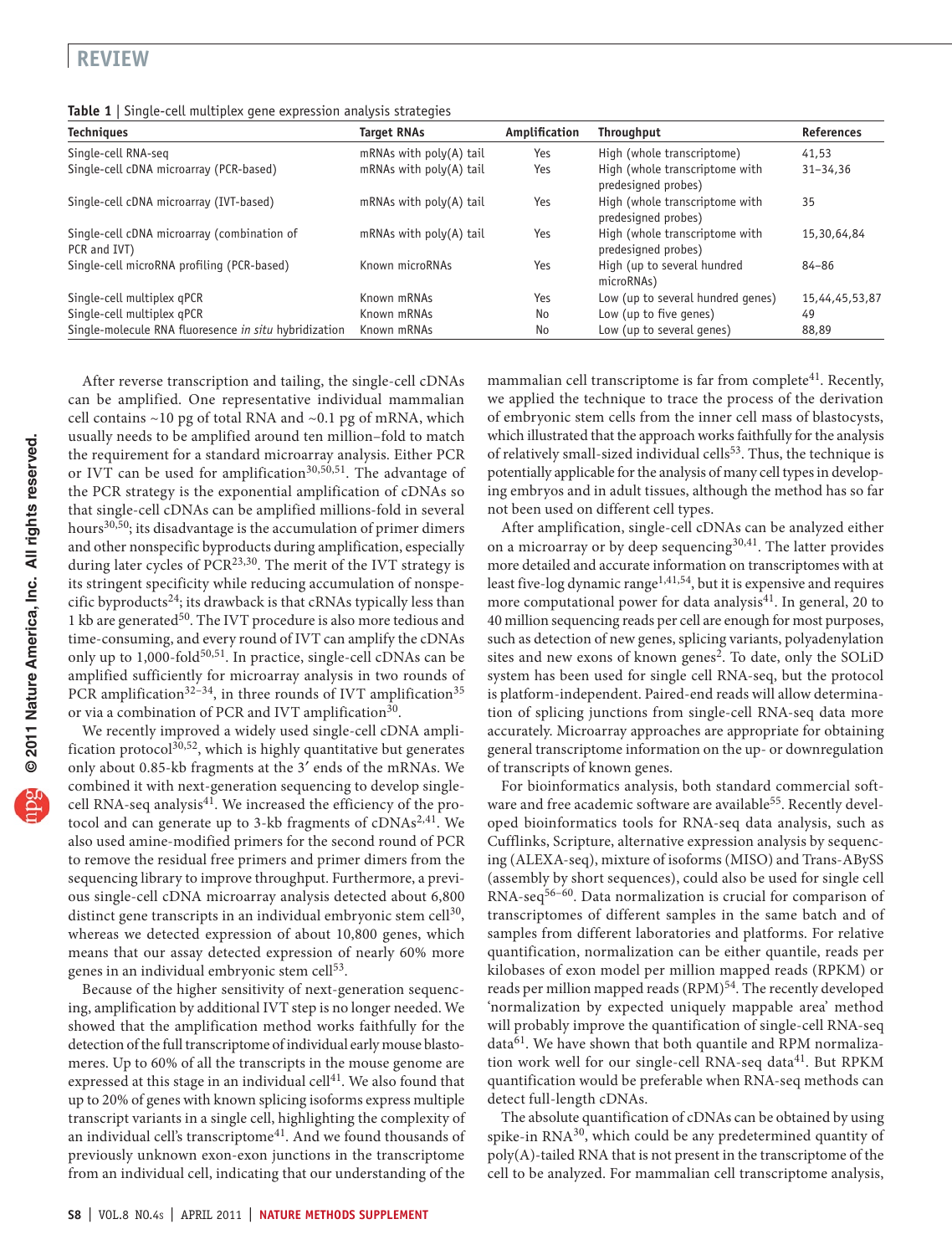usually the RNAs encoding polylysine, poly-diaminopimelic acid, polyphenylalanine or polythreonine with poly(A) tail are used as spike-in RNAs30,36,52. When only hundreds of copies of spike-in RNAs are added into the single-cell sample, caution is necessary to ensure that there is no substantial degradation of the 'spike-in' RNAs. It is also important to note that the volume of different types of cells is highly variable and can differ by hundreds-fold $62$ . Absolute quantification is only a measure of the absolute copy number of each gene's mRNA in a cell, without consideration of the cell volume. The concentration rather than the absolute copy number of mRNAs is important for determining its function in a cell. Theoretically, the absolute concentration of RNAs for every expressed gene in an individual cell can be determined from the amount of spike-in RNAs used, combined with determining the volume of individual cells<sup>[63](#page-5-9)</sup>.

## **Applications of single-cell transcriptome analysis**

Single-cell transcriptome analysis can be used for determining gene regulatory networks at whole-genome scale and can be combined with overexpression, knockout or knockdown of a gene of interest to reveal how it regulates gene expression in target  $cells<sup>41,64,65</sup>$ . This is especially relevant for the analysis of stem cells and cells during early embryonic development because of the highly dynamic and heterogeneous nature of subpopulations of the cells<sup>41,44</sup>. Analysis of heterogeneity among cells is emerging as an important application of single-cell transcriptomes. Even highly similar cell types can have different gene expression patterns for a wide variety of reasons<sup>[9](#page-4-12)</sup>. More importantly, gene expression is intrinsically stochastic owing to different microenvironments or because of the small number of molecules involved in transcription and translation<sup>19–22</sup>. It can be safely claimed that heterogeneity of gene expression is an intrinsic property of living cells, and there are no strictly identical cells in an organism<sup>9</sup>. Furthermore, stochastic characteristics of gene expression can profoundly affect the fate and phenotype of a cell<sup>12,13,66</sup>. Dissecting the heterogeneity of gene expression in a cell population will thus be an important application of single-cell analysis. Indeed, there is evidence for heterogeneity in subpopulations of embryonic stem cells based on the expression of Nanog, Rex1 or Stella15,53,67,68. Cell heterogeneity between cells in a tumor has been known for a long time<sup>69</sup>. Single-cell transcriptome analysis is a feasible strategy to identify the subpopulations in a tumor and to detect putative cancer stem cells. As only one individual cell needs to be isolated and lysed from a tissue, it is theoretically possible to analyze gene expression networks noninvasively to monitor the progress of human disease, or monitor a rare or precious biological sample, and to continuously trace gene expression dynamics of a tissue during physiological or pathological processes without disturbing or consuming the entire sample.

Another application is to determine the gene expression profiles of subcellular compartments. It is well known that there is active transport of mRNAs from cell body to the axons or dendrites in the neuron for local translation<sup>26-29,36,37,70</sup>. Single-cell transcriptome analysis can be used to detect mRNAs specifically localized in axons or dendrites, which is often of great importance for determining physiological functions of these neurons.

As next-generation sequencing techniques provide information at single-base resolution, it is also possible to analyze allele-specific gene expression in an individual cell, provided single-nucleotide polymorphisms are available to discriminate between the two alleles<sup>71</sup>. This will greatly improve our understanding of how the genetic and epigenetic elements influence allele-specific gene expression in an individual cell. Allelic imbalance can accurately describe small differences between cells, which can arise in a number of ways through changes in relative allele-specific expression by mutations such as point mutations or by RNA editing<sup>[3](#page-4-13)</sup>.

## **Current limitations**

Although recent advances in RNA-seq analysis offer substantial opportunities to evaluate properties of cells, there are some drawbacks of current single-cell RNA-seq methods. First, the strandedness of mRNAs is lost in the library construction, which prevents discrimination between sense and antisense transcripts from the same locus<sup>41</sup>. Clearly, the strandedness should be preserved to permit accurate annotation of the sense and antisense RNA transcripts from the same gene locus. Combined with the existing strandspecific cDNA library preparation strategies, such as T7 RNA polymerase–based *in vitro* transcription and dUTP second-strand synthesis strategies, it will be possible to recover the strandedness information for single-cell transcriptomes in the near future<sup>72</sup>.

Second, currently only the 3′ end and up to 3-kb fragments of mRNAs are obtained, which leaves nearly 36% of genes with mRNAs longer than 3 kb that cannot be fully examined. Methods that allow for the use of random primers for reverse transcription of purified mRNAs will make it possible to recover full-length cDNAs, including 5′ untranslated and transcription start regions for all expressed genes.

Third, because the method is based on reverse transcription with oligo(dT) primers, only mRNAs with poly(A) tail are detected, which will exclude some long noncoding RNAs and most of the small noncoding RNAs<sup>[41](#page-5-3)</sup>. In the future, a more sophisticated protocol should be developed to deplete abundant rRNA and tRNA while preserving all the mRNA transcripts, primary transcripts before polyadenylation.

Fourth, the current single-cell RNA-seq method does not permit analysis of the transcriptome and genomic sequence of individual cells simultaneously. Improving the method based on the strategy developed by Christoph Klein and colleagues<sup>32,33,40</sup>, it is possible to use next-generation sequencing to simultaneously obtain both full genome and transcriptome information from an individual cell. This will fulfill the central goal of biology and medicine, which is to connect the genotype and phenotype of individual cells under physiological or pathological conditions.

#### **Perspectives**

Single-cell transcriptome analysis will eventually permit connections between gene expression networks, cell lineage and phenotype of individual cells. Combined with live-cell imaging, this is potentially a powerful tool for tracing cell lineage during development or cell differentiation, especially in conjunction with florescent protein reporters<sup>73</sup>. Live-cell imaging together with single-cell RNA-seq will greatly improve our understanding of how cell differentiation is achieved and dynamically regulated by gene expression networks. This approach can also be used to analyze cellular reprogramming and transdifferentiation<sup>74</sup>.

Currently, all available single-cell transcriptome analyses rely on cDNA amplification. Recently developed single-molecule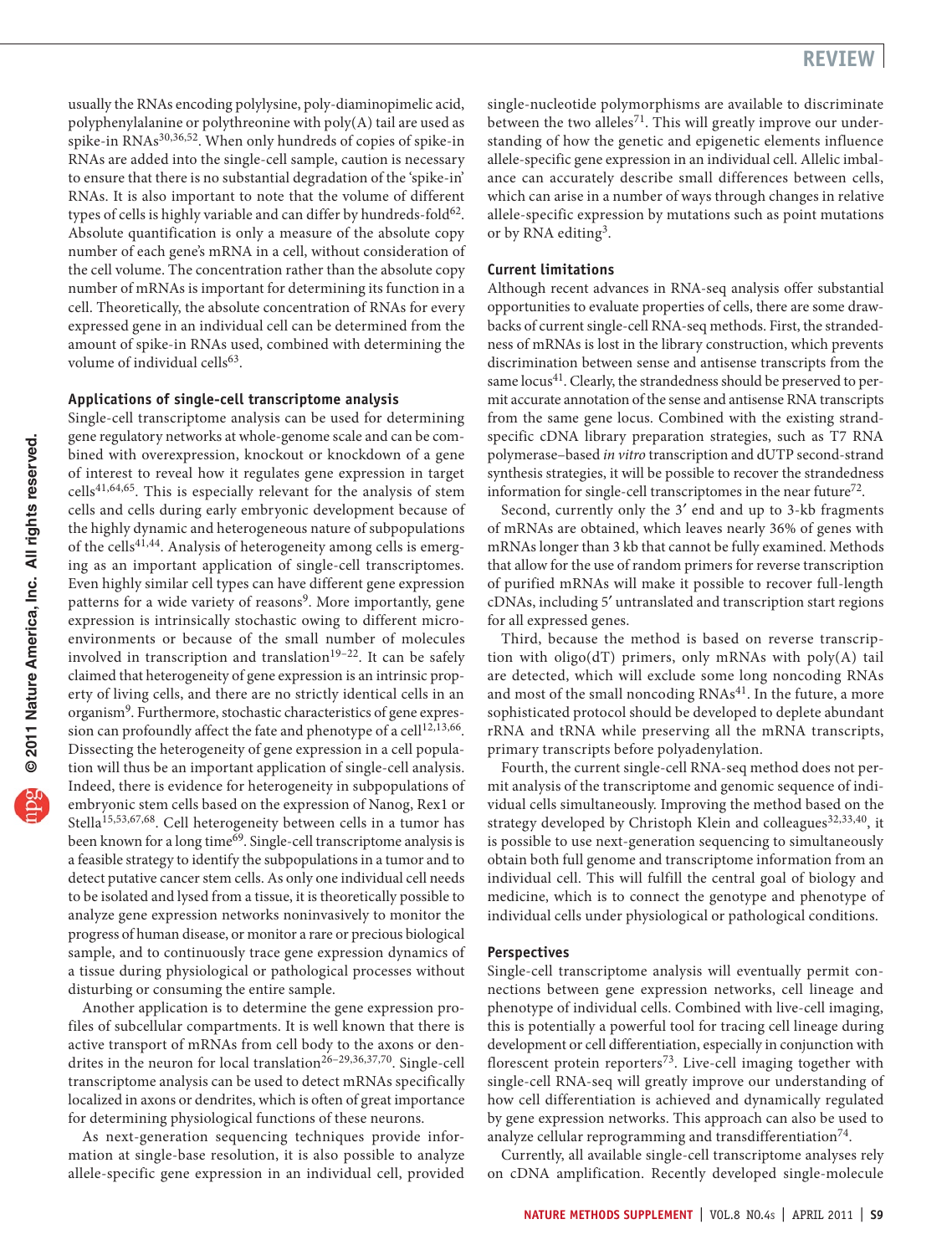# **review**

sequencing has the potential to sequence full-length mRNAs from a single cell directly without reverse transcription and amplification steps, which can be used to more accurately determine expression levels of different splicing isoforms<sup>75-77</sup>. Moreover, the full-length mRNA sequences will accurately determine allelespecific gene expression with defined phase information of each locus. However, the sequencing efficiency of current singlemolecule sequencing techniques still requires a few hundred cells, and these methods only detect about 15–25% of expressed mRNAs, which needs to be improved to achieve single-cell RNAseq, because only dozens of copies of mRNAs are produced from the majority of individual expressed genes in a cell<sup>[76](#page-5-14)</sup>. Furthermore, the accuracy of the single-molecule sequencing technique is still relatively low and needs to be improved to acquire the exact sequences of every mRNA molecule at high accuracy comparable to current RNA-seq<sup>76,77</sup>. This will probably be achieved by improving the single-molecule sequencing technique to permit sequencing a single mRNA or cDNA molecule repeatedly without damaging it.

At the moment, only the static amount of mRNAs is measured by single-cell transcriptome analysis, which is the result of the balance between transcription and degradation of mRNAs. More detailed analysis will require accurate quantification of mRNAs being actively translated<sup>78-83</sup>. This single cell translating RNA-seq will directly reflect the translational activity and function of the genes at particular time points<sup>78–83</sup>. All the genetic and epigenetic information in the genome needs to be read and released through transcription into RNAs. We are now witnessing the opportunity to link gene expression network with the physiology, function and phenotype of every individual cell. It will be possible in the future to model the behavior and phenotype of an individual cell based on its environment and its transcriptome. Finally, we may also understand how a cell survives and functions properly in a complex and noisy environment, with a complex and noisy transcriptome.

#### **COMPETING FINANCIAL INTERESTS**

The authors declare competing financial interests: details accompany the fulltext HTML version of the paper at http://www.nature.com/naturemethods/.

**Published online at http://www.nature.com/naturemethods/. Reprints and permissions information is available online at http://npg.nature. com/reprintsandpermissions/.**

- 1. Wang, Z., Gerstein, M. & Snyder, M. RNA-seq: a revolutionary tool for transcriptomics. *Nat. Rev. Genet.* **10**, 57–63 (2009).
- <span id="page-4-11"></span><span id="page-4-0"></span>Tang, F. et al. RNA-seq analysis to capture the transcriptome landscape of a single cell. *Nat. Protoc.* **5**, 516–535 (2010).
- <span id="page-4-13"></span><span id="page-4-1"></span>3. He, C. Grand challenge commentary: RNA epigenetics? *Nat. Chem. Biol.* **6**, 863–865 (2010).
- 4. Schulze, A. & Downward, J. Navigating gene expression using microarrays—a technology review. *Nat. Cell Biol.* **3**, E190–E195 (2001).
- 5. Cloonan, N. & Grimmond, S.M. Transcriptome content and dynamics at single-nucleotide resolution. *Genome Biol.* **9**, 234 (2008).
- 6. Wold, B. & Myers, R.M. Sequence census methods for functional genomics. *Nat. Methods* **5**, 19–21 (2008).
- 7. Schuster, S.C. Next-generation sequencing transforms today's biology. *Nat. Methods* **5**, 16–18 (2008).
- <span id="page-4-2"></span>8. Saitou, M., Barton, S.C. & Surani, M.A. A molecular programme for the specification of germ cell fate in mice. *Nature* **418**, 293–300 (2002).
- <span id="page-4-12"></span>Huang, S. Non-genetic heterogeneity of cells in development: more than just noise. *Development* **136**, 3853–3862 (2009).
- 10. Li, L. & Clevers, H. Coexistence of quiescent and active adult stem cells in mammals. *Science* **327**, 542–545 (2010).
- <span id="page-4-3"></span>11. Eldar, A. & Elowitz, M.B. Functional roles for noise in genetic circuits. *Nature* **467**, 167–173 (2010).
- 12. Choi, P.J., Cai, L., Frieda, K. & Xie, X.S. A stochastic single-molecule event triggers phenotype switching of a bacterial cell. *Science* **322**, 442–446 (2008).
- 13. Taniguchi, Y. *et al.* Quantifying *E. coli* proteome and transcriptome with single-molecule sensitivity in single cells. *Science* **329**, 533–538 (2010).
- 14. Frank, N.Y., Schatton, T. & Frank, M.H. The therapeutic promise of the cancer stem cell concept. *J. Clin. Invest.* **120**, 41–50 (2010).
- 15. Hayashi, K., Lopes, S.M., Tang, F. & Surani, M.A. Dynamic equilibrium and heterogeneity of mouse pluripotent stem cells with distinct functional and epigenetic states. *Cell Stem Cell* **3**, 391–401 (2008).
- 16. Panda, S., Hogenesch, J.B. & Kay, S.A. Circadian rhythms from flies to human. *Nature* **417**, 329–335 (2002).
- 17. Maury, E., Ramsey, K.M. & Bass, J. Circadian rhythms and metabolic syndrome: from experimental genetics to human disease. *Circ. Res.* **106**, 447–462 (2010).
- 18. Wittenberg, C. & Reed, S.I. Cell cycle-dependent transcription in yeast: promoters, transcription factors, and transcriptomes. *Oncogene* **24**, 2746–2755 (2005).
- 19. Arias, A.M. & Hayward, P. Filtering transcriptional noise during development: concepts and mechanisms. *Nat. Rev. Genet.* **7**, 34–44 (2006).
- 20. Raj, A. & van Oudenaarden, A. Nature, nurture, or chance: stochastic gene expression and its consequences. *Cell* **135**, 216–226 (2008).
- 21. Losick, R. & Desplan, C. Stochasticity and cell fate. *Science* **320**, 65–68 (2008).
- <span id="page-4-4"></span>22. Shahrezaei, V. & Swain, P.S. The stochastic nature of biochemical networks. *Curr. Opin. Biotechnol.* **19**, 369–374 (2008).
- <span id="page-4-5"></span>23. Brady, G., Barbara, M. & Iscove, N.N. Representative in vitro cDNA amplification from individual hemopoietic cells and colonies. *Methods Mol. Cell. Biol.* **2**, 17–25 (1990). **This first report on the preparation of single-cell cDNAs by exponential amplification based on PCR established the foundation for single-cell cDNA microarray and RNA-seq analysis**.
- <span id="page-4-9"></span>24. Eberwine, J. *et al.* Analysis of gene expression in single live neurons. *Proc. Natl. Acad. Sci. USA* **89**, 3010–3014 (1992). **This study reported preparation of single cell cDNAs by linear amplification based on IVT**.
- 25. Van Gelder, R.N. *et al.* Amplified RNA synthesized from limited quantities of heterogeneous cDNA. *Proc. Natl. Acad. Sci. USA* **87**, 1663–1667 (1990).
- 26. Dulac, C. & Axel, R. A novel family of genes encoding putative pheromone receptors in mammals. *Cell* **83**, 195–206 (1995).
- 27. Tanabe, Y., William, C. & Jessell, T.M. Specification of motor neuron identity by the MNR2 homeodomain protein. *Cell* **95**, 67–80 (1998).
- 28. Yamagata, M., Weiner, J.A. & Sanes, J.R. Sidekicks: synaptic adhesion molecules that promote lamina-specific connectivity in the retina. *Cell* **110**, 649–660 (2002).
- 29. Shumyatsky, G.P. *et al.* Identification of a signaling network in lateral nucleus of amygdala important for inhibiting memory specifically related to learned fear. *Cell* **111**, 905–918 (2002).
- <span id="page-4-6"></span>30. Kurimoto, K. *et al.* An improved single-cell cDNA amplification method for efficient high-density oligonucleotide microarray analysis. *Nucleic Acids Res.* **34**, e42 (2006). This was the first report of highly quantitative  $(R^2 = 0.89$  for
	- **embryonic stem cells) single-cell cDNA microarray analysis**.
- 31. Jensen, K.B. & Watt, F.M. Single-cell expression profiling of human epidermal stem and transit-amplifying cells: Lrig1 is a regulator of stem cell quiescence. *Proc. Natl. Acad. Sci. USA* **103**, 11958–11963 (2006).
- <span id="page-4-8"></span>32. Klein, C.A. *et al.* Combined transcriptome and genome analysis of single micrometastatic cells. *Nat. Biotechnol.* **20**, 387–392 (2002). **This report describes the isolation and amplification of cDNAs and genomic DNAs simultaneously from a single cell for transcriptome and comparative genomic hybridization analysis, which facilitated the analysis of evolution of tumor cells at single-cell resolution**.
- <span id="page-4-7"></span>33. Hartmann, C.H. & Klein, C.A. Gene expression profiling of single cells on large-scale oligonucleotide arrays. *Nucleic Acids Res.* **34**, e143 (2006).
- 34. Bontoux, N. *et al.* Integrating whole transcriptome assays on a lab-on-achip for single cell gene profiling. *Lab Chip*. **8**, 443–450 (2008).
- <span id="page-4-10"></span>35. Sul, J.Y. *et al.* Transcriptome transfer produces a predictable cellular phenotype. *Proc. Natl. Acad. Sci. USA* **106**, 7624–7629 (2009). 36. Tietjen, I. *et al.* Single-cell transcriptional analysis of neuronal
- progenitors. *Neuron* **38**, 161–175 (2003). **This was the first report describing the use of high-density oligonucleotide arrays for single-cell cDNA microarray analysis**.